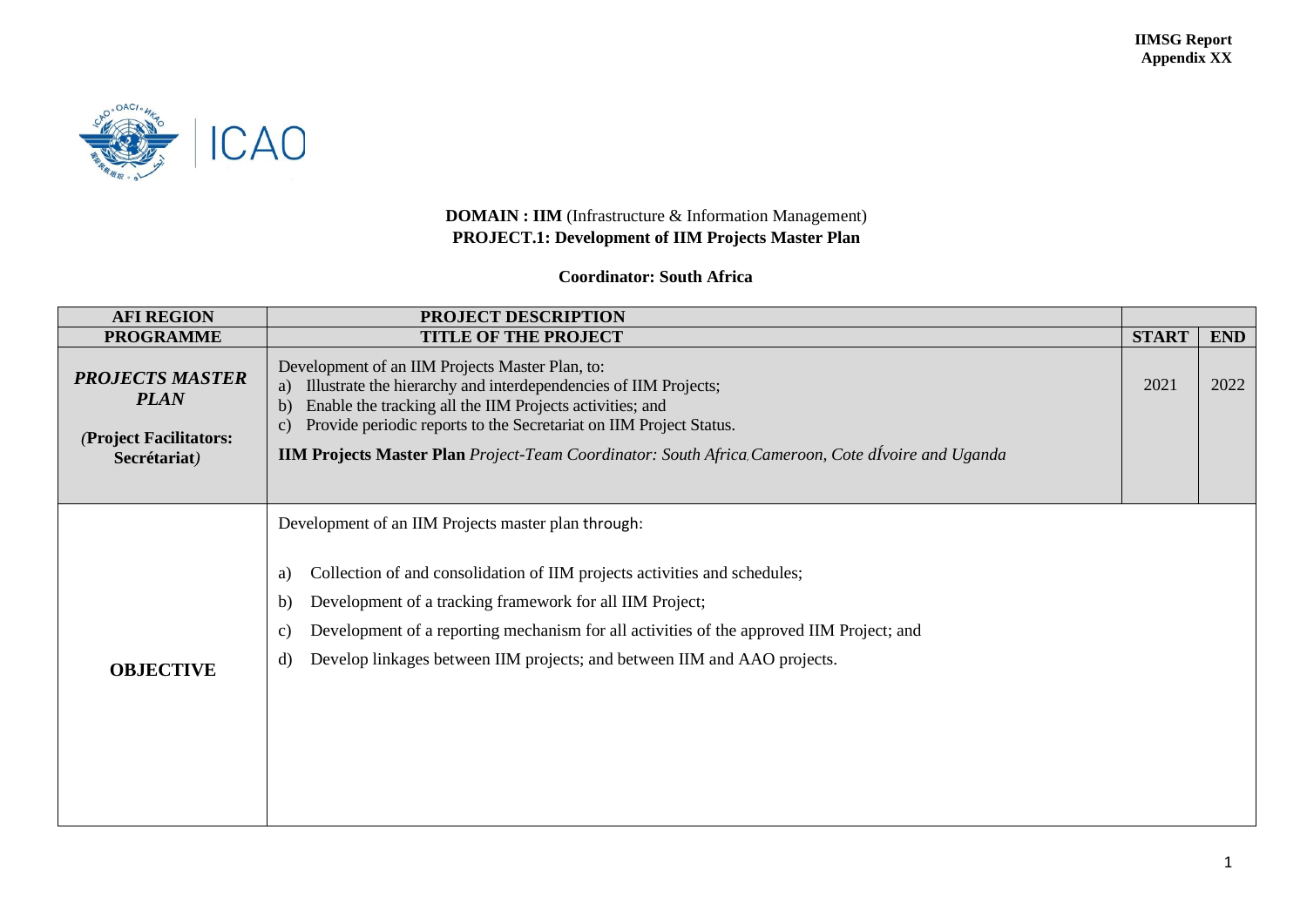## **IIMSG Report Appendix XX**

| <b>AFI REGION</b> | PROJECT DESCRIPTION                                                                                                                                        |  |            |  |  |
|-------------------|------------------------------------------------------------------------------------------------------------------------------------------------------------|--|------------|--|--|
| <b>PROGRAMME</b>  | <b>TITLE OF THE PROJECT</b>                                                                                                                                |  | <b>END</b> |  |  |
|                   | All projects as approved by the APCC for the APIRG IIM subgroup to be tracked and reported:<br>a)                                                          |  |            |  |  |
| <b>SCOPE</b>      | COM 1: Implementation of Ground/Ground communication (ATS/DS, AIDC, VoIP)<br>i)                                                                            |  |            |  |  |
|                   | COM 2: Implementation of Ground/Ground communication (AFTN, AMHS)<br>$\mathbf{ii}$                                                                         |  |            |  |  |
|                   | COM 3: Implementation of Air/Ground communication (HF/VHF voice data, CPDLC)<br>iii)                                                                       |  |            |  |  |
|                   | COM 4: Implementation of interoperable seamless telecommunication infrastructure<br>iv)<br>COM 5: Assessment of AFI Aeronautical Networks Cyber Security   |  |            |  |  |
|                   | V)<br>NAV: Implementation of Conventional Navigational Aids and GNSS (Core and Augmented)<br>$\overline{vi}$ )                                             |  |            |  |  |
|                   | SUR: Implementation of Surveillance systems<br>vii)                                                                                                        |  |            |  |  |
|                   | SPEC: Development of Policies and Systems for protection of Aeronautical Frequency<br>viii)                                                                |  |            |  |  |
|                   | ix)<br>MET 1: SIGMET/QMS/Deficiencies/D-OPMET                                                                                                              |  |            |  |  |
|                   | MET 2: TA-WRNGS/WAFS/AMBEX<br>$\mathbf{x})$                                                                                                                |  |            |  |  |
|                   | MET 3: Space Weather<br>xi)                                                                                                                                |  |            |  |  |
|                   | AIM 1: Assessment and development of QMS applied to AIM<br>xii)                                                                                            |  |            |  |  |
|                   | AIM 2: Implementation of Aeronautical Information Exchange Systems (AIXM)<br>xiii)                                                                         |  |            |  |  |
|                   | AIM 3: Implementation of the provision of electronic terrain and obstacle data (e-TOD) (AFI Region)<br>xiv)                                                |  |            |  |  |
|                   | a) Percentage of projects' activities collected (project description, organization-deliverables, TORs);                                                    |  |            |  |  |
| <b>METRICS</b>    | b) Percentage of work done on development of tracking framework for projects;                                                                              |  |            |  |  |
|                   | c) Percentage of work done on development of reporting mechanism for all projects; and                                                                     |  |            |  |  |
|                   | d) Percentage of linkages between IIM projects; and between IIM and AAO projects.                                                                          |  |            |  |  |
|                   | a. All tasks will be carried out by IIM SG experts nominated by AFI States participating in the project, led by the Project-Team Coordinator               |  |            |  |  |
| <b>STRATEGY</b>   | and under the supervision of the Secretariat through the "Microsoft Teams" virtual platform.                                                               |  |            |  |  |
|                   | b. Upon completion of the tasks, the results will be sent to the Project Facilitators as a final document for submission to the IIM_SG,                    |  |            |  |  |
|                   | and approval by the APIRG Projects Coordination Committee (APCC).                                                                                          |  |            |  |  |
|                   |                                                                                                                                                            |  |            |  |  |
|                   | For the purpose of collaborative decision-making, meetings will be held with the concerned entities (States, Industry, and Secretariat).<br>$\mathbf{c}$ . |  |            |  |  |
|                   |                                                                                                                                                            |  |            |  |  |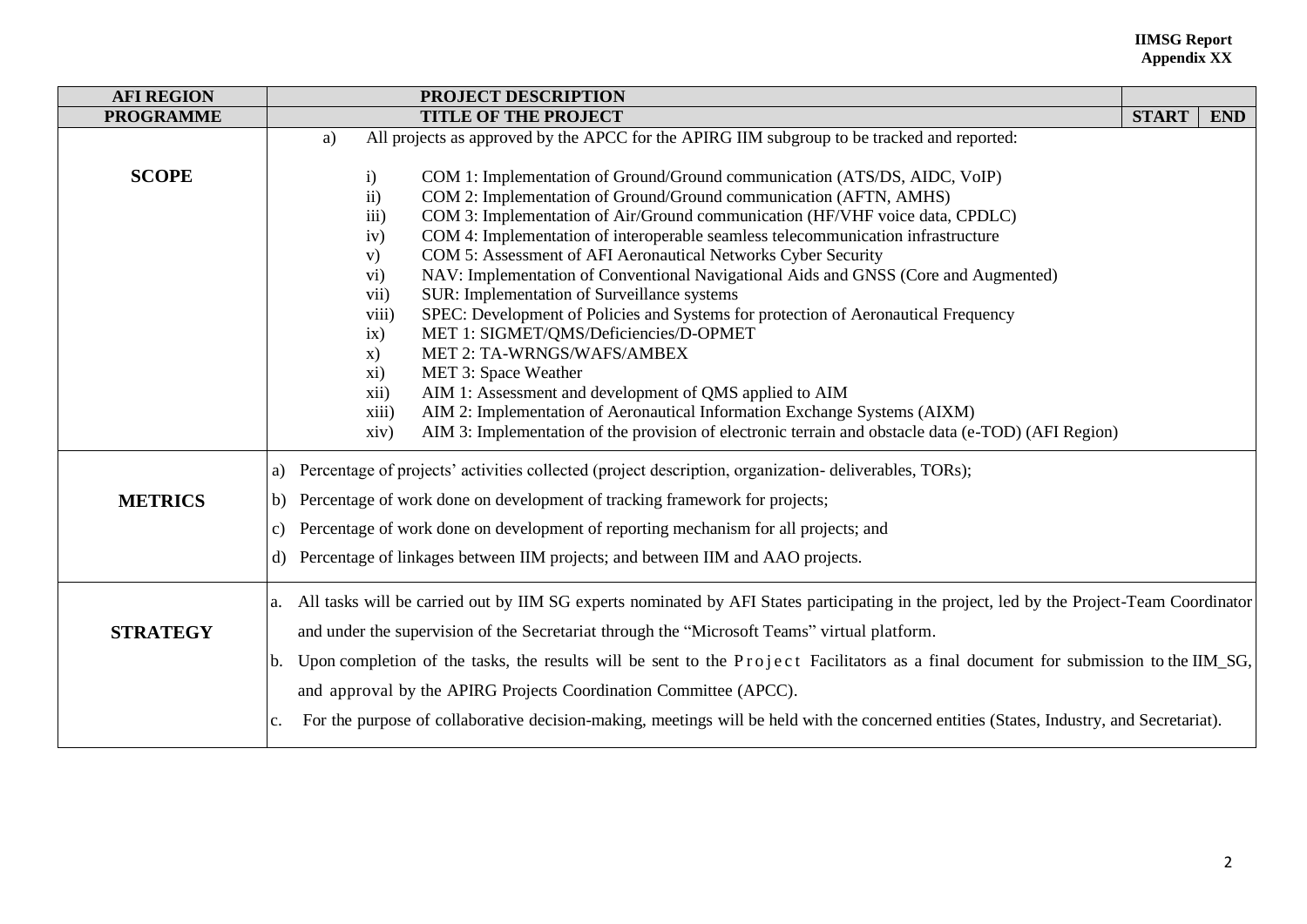## **IIMSG Report Appendix XX**

| <b>AFI REGION</b>       | <b>PROJECT DESCRIPTION</b>                                                                                                                       |              |            |
|-------------------------|--------------------------------------------------------------------------------------------------------------------------------------------------|--------------|------------|
| <b>PROGRAMME</b>        | <b>TITLE OF THE PROJECT</b>                                                                                                                      | <b>START</b> | <b>END</b> |
|                         | APIRG, through its steering group, the APCC has endorsed and approved APIRG IIM projects to be implemented within the AFI region. These          |              |            |
| <b>RATIONALE</b>        | IIM projects were carefully selected based on the region's needs and the desire to implement the globally accepted standards in Air navigation.  |              |            |
|                         | In order to track the development and implementation of these projects seamlessly with due regard to collaboration, the IIM MaterPlan project is |              |            |
|                         | to provide a basis and framework in which these projects can be tracked, to establish their level of implementation and provide good feedback to |              |            |
|                         | the APCC and APIRG on progress for proper decision making.                                                                                       |              |            |
|                         | All APIRG IIM and AAO projects.                                                                                                                  |              |            |
| <b>RELATED PROJECTS</b> |                                                                                                                                                  |              |            |
|                         |                                                                                                                                                  |              |            |
|                         |                                                                                                                                                  |              |            |
|                         |                                                                                                                                                  |              |            |